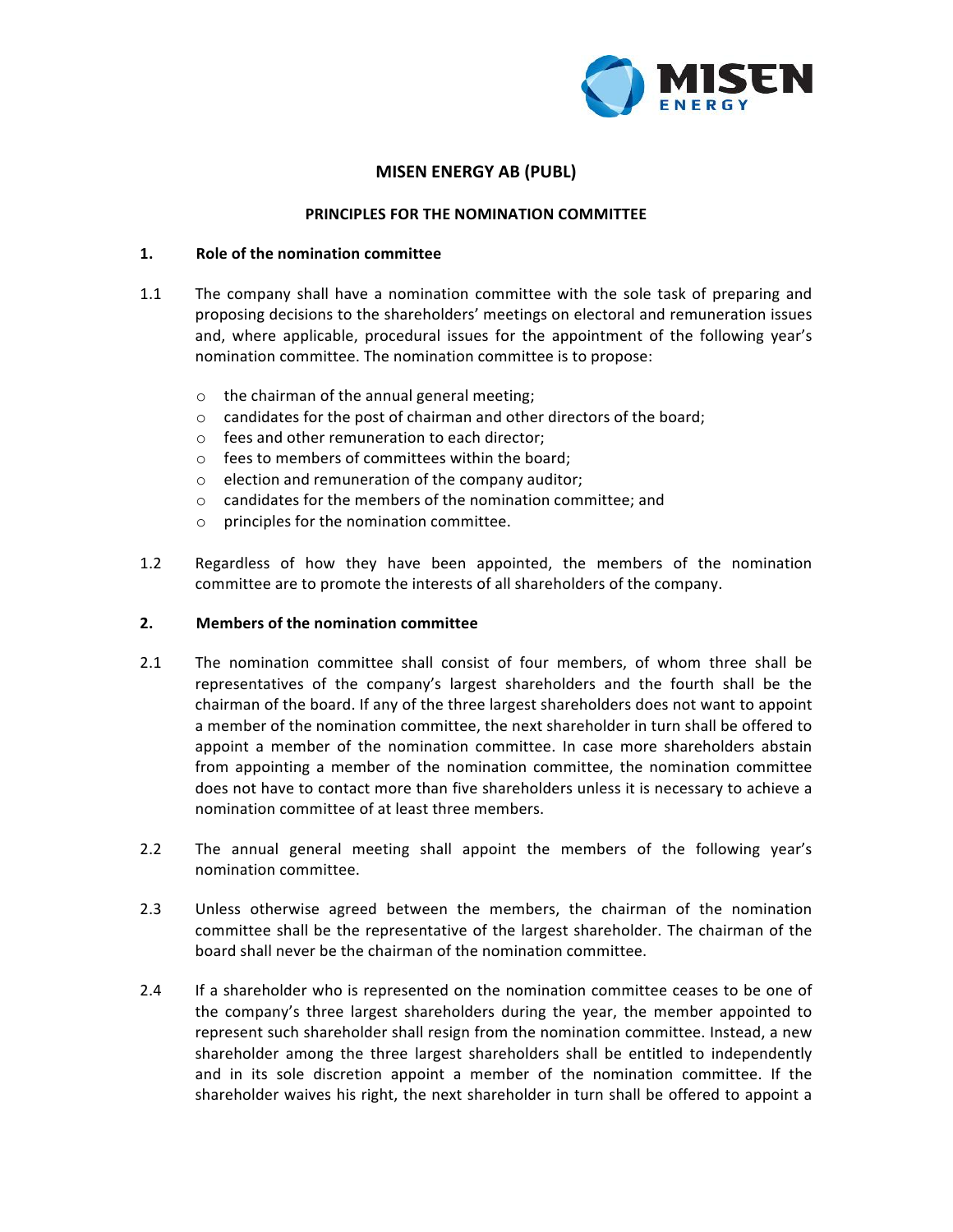member of the nomination committee in accordance with item 2.1. However, no marginal changes in shareholding and no changes in shareholding which occur later than three months prior to the annual general meeting shall lead to a change in the composition of the nomination committee, unless there are exceptional reasons.

2.5 If a member of the nomination committee resigns before the nomination committee has completed its assignment, for reasons other than set out in item 2.4, the shareholder who is represented by such member shall be entitled to independently and in its sole discretion appoint a replacement member. If the chairman of the board resigns from the board, his/her successor shall replace the chairman of the board also on the nomination committee.

## **3. Announcement of the nomination committee members**

- 3.1 The chairman of the board shall ensure that the names of the members of the nomination committee, together with the names of the shareholders they are representing, are announced on the company's website no later than six months before the annual general meeting.
- 3.2 If a member leaves the nomination committee during the year, or if a new member is appointed, the nomination committee shall ensure that such information, including the corresponding information about the new nomination committee member, is published on the website.

#### **4.** Proposals to the nomination committee

- 4.1 Shareholders shall be entitled to propose board members for consideration by the nomination committee. The nomination committee shall provide the company with information on how shareholders may submit recommendations to the nomination committee. This information will be announced on the company's website.
- 4.2 The chairman of the board shall, as part of the work of the nomination committee, keep the nomination committee informed about the work of the board of directors, the need for particular qualifications and competences, etc., which may be of importance for the work of the nomination committee.

## **5.** Proposals by the nomination committee

- 5.1 When preparing its proposals, the nomination committee shall take into account that the board of directors is to have a composition appropriate to the company's operations, phase of development and other relevant circumstances. The directors shall collectively exhibit diversity and breadth of qualifications, experience and background.
- 5.2 The nomination committee shall provide the company with its proposals for board members in such time that the company can present the proposals in the notice of the shareholders' meeting where an election is to take place.
- 5.3 When the notice of the shareholders' meeting is issued, the nomination committee shall issue a statement on the company's website explaining its proposals regarding the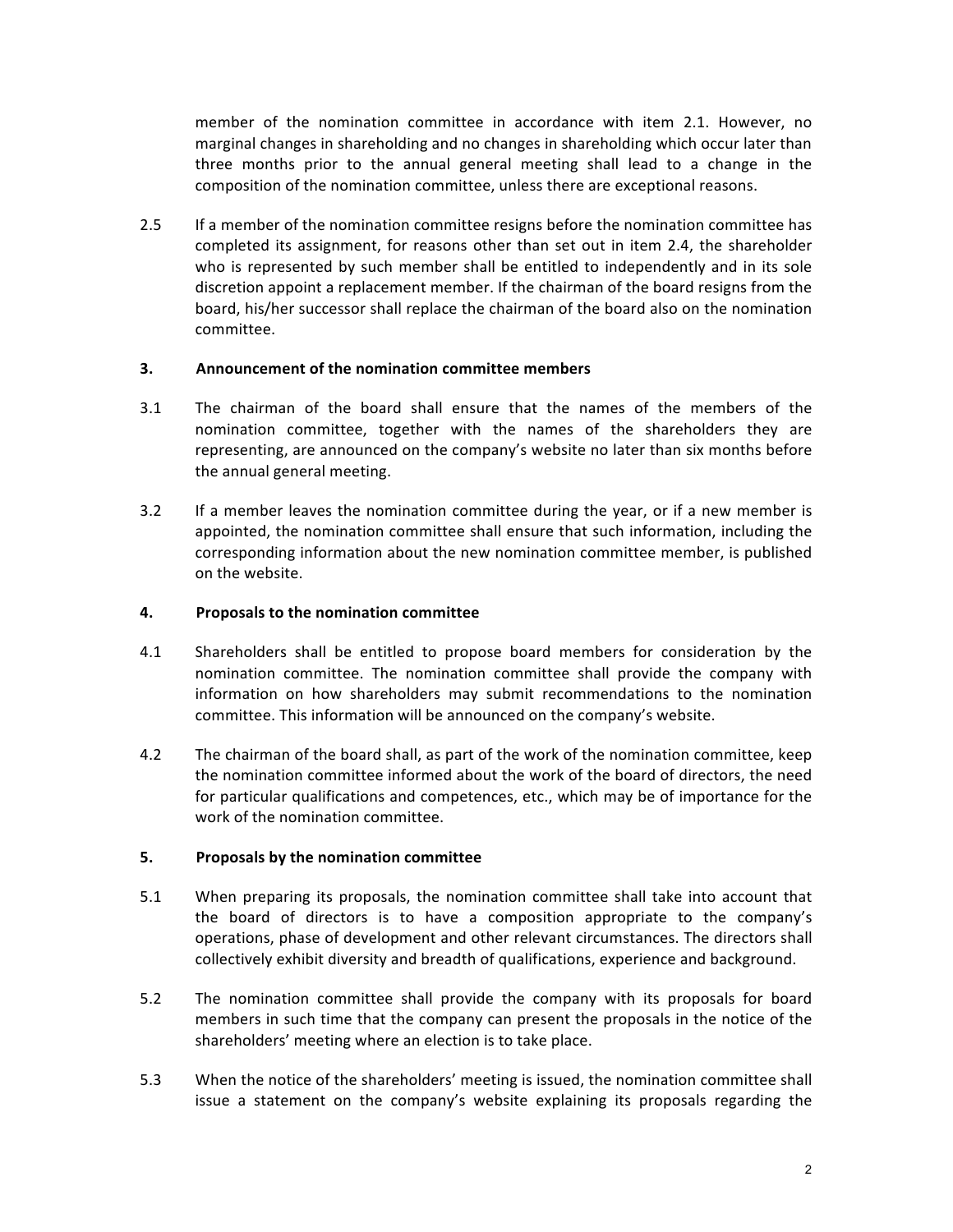composition of the board. In case a resigning managing director is nominated for the position of chairman of the board, the nomination committee shall specifically explain the reasons for such proposal.

- 5.4 The nomination committee shall ensure that the following information on candidates nominated for election or re-election to the board is posted on the company's website at the latest when the notice to the shareholders' meeting is issued:
	- $\circ$  age, principal education and work experience;
	- $\circ$  any work performed for the company and other significant professional commitments;
	- $\circ$  any holdings of shares and other financial instruments in the company owned by the candidate or the candidate's related natural or legal persons;
	- $\circ$  whether the nomination committee deems the candidate to be independent from the company and its executive management, as well as of the major shareholders in the company. If the committee considers a candidate independent regardless of the existence of such circumstances which, according to the criteria of the Swedish Code of Corporate Governance, may give cause to consider the candidate not independent, the nominating committee shall justify its proposal; and
	- $\circ$  in the case of re-election, the year that the person was first elected to the board.

#### **6.** Account of the work of the nomination committee

- 6.1 All members of the nomination committee, where possible, and as a minimum one of the members, shall be present at the annual general meeting.
- 6.2 The nomination committee shall at the annual general meeting, or other shareholders' meetings where an election is to be held, give an account of how it has conducted its work and justify its proposals.

## **7. Fees and costs**

- 7.1 No fee shall be payable by the company to any member of the nomination committee.
- 7.2 The company shall bear all reasonable costs associated with the work of the nomination committee. Where necessary, the nomination committee may engage external consultants to assist in finding candidates with the relevant experience, and the company shall bear the costs for such consultants. The company shall also provide the nomination committee with the human resources needed to support the nomination committee's work.

## **8. Confidentiality**

8.1 A member of the nomination committee may not unduly reveal to anyone what he/she has learned during the discharge of his/her assignment as a nomination committee member. The duty of confidentiality applies to oral as well as written information and applies also after the assignment has terminated.